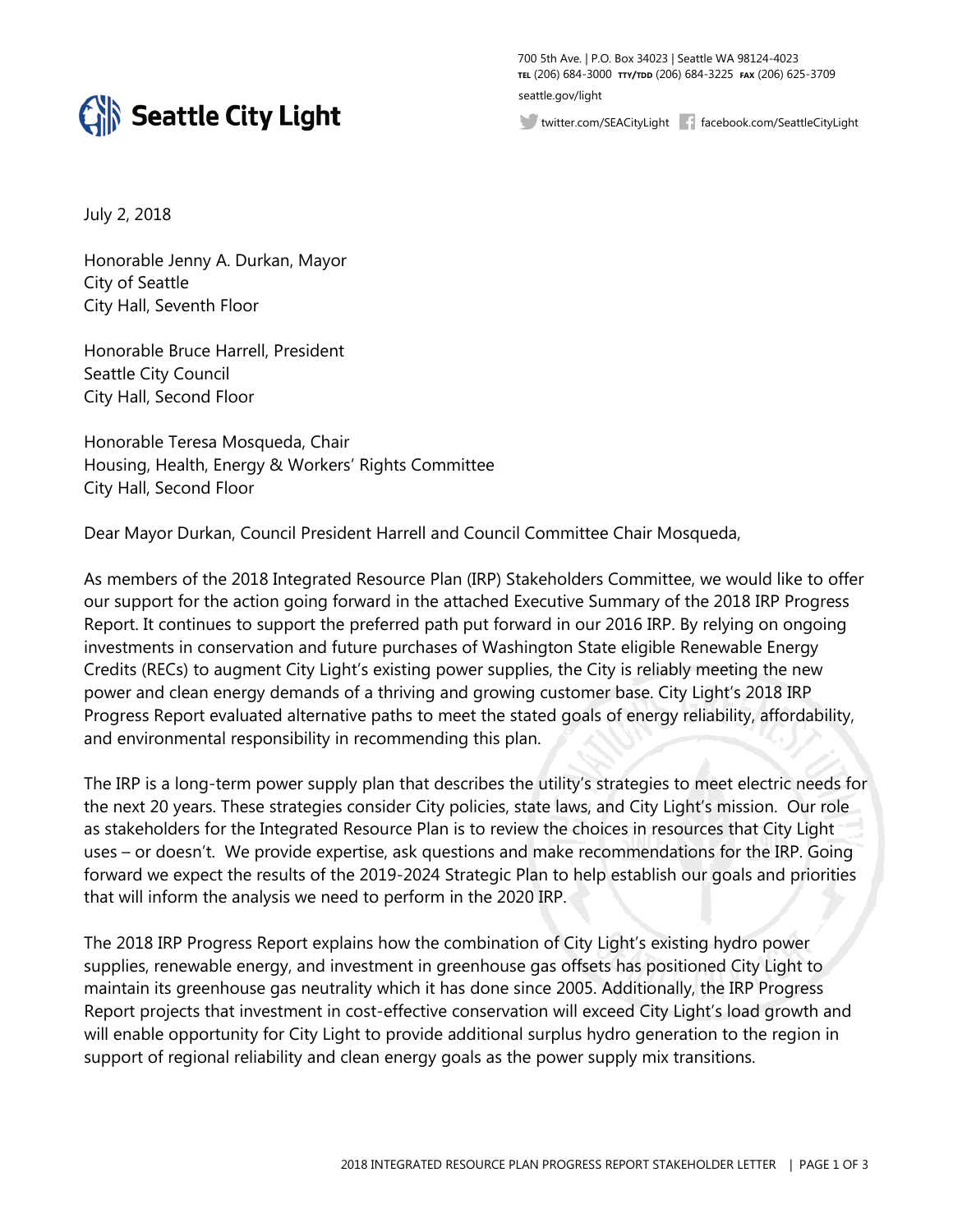

However, while the outlook seems secure, the future is not without uncertainty. Regional coal plants owned by other utilities and power producers are being retired and creating greater reliance on existing surplus hydro and renewable energy for other regional utilities' power needs. City Light's analysis for its own long-term reliability relies on a wholesale market assumption that surplus power will be available in patterns seen over the last two decades. This will make it important to monitor and analyze the commitments and investments that other regional utilities are making in energy conservation and new alternative power sources. Because of the changing power supply mix and new market dynamics, we believe that City Light should evaluate its use of market purchases for reliability as well as the value of its own hydro power including its storage and operating flexibility. Additionally, we believe that City Light should investigate increasing renewable energy demand by customers and other utilities and reevaluate the cost-effectiveness of its conservation and renewable energy resource plans in the 2020 IRP. Evolving preferences, technological innovation, policies and focus on equitable outcomes may lead to new refinements of City Light's path.

The 2018 IRP Progress Report discussions also have opened doors into the complex subjects for our next in-depth review. We recognize that there is a strong push in many progressive cities, including Seattle, to reduce fossil fuel use in transportation and building uses beyond the current mix. We recommend that City Light evaluate the electric system impacts of different paths and levels of achieving greenhouse gas reductions. City Light should consider a wide range of options to meet these possible paths. The resulting recommendations and policies that could be developed from understanding this work will need to consider costs and benefits that extend beyond the typical analytic realm of City Light and its IRP. For example, when a customer chooses to switch to an electric car, the IRP evaluates the changes to the electric system that will impact the customer's electric bill but does not consider how the customer will save money in fuel purchases and maintenance costs. Therefore, it is difficult in the IRP to measure customer affordability because affordability for a customer is based on their total expenses not just their electric bill. It is possible that higher costs in one part of their budget can result in lower costs in another part.

As we look ahead we also recognize City Light customer preferences are changing, the market is changing, and new technologies and customer power generation options are grabbing the spotlight. Many customers are more interested in lowering their carbon footprint. There is an opportunity for engagement with customers to better understand what resonates with them and how City Light can better meet customers' needs and preferences. This customer engagement process will be important for City Light to recommend a future path in the 2020 IRP. To enhance our public engagement efforts, we invite you to ask our owners – Seattle City Light's customers and your constituents – what changes they see in their power needs and what priorities emerge for them.

In preparation for the next IRP, City Light should look more broadly and strategically at demand side and supply side alternatives to meet its power supply, including the potential for distributed energy resources. Seattle City Light was founded on decisions that were extremely risky at the time they were made. Since then the utility has faced major divides in the road where leaders boldly chose the lesstraveled path, such as building the Skagit hydroelectric project, pioneering an energy conservation